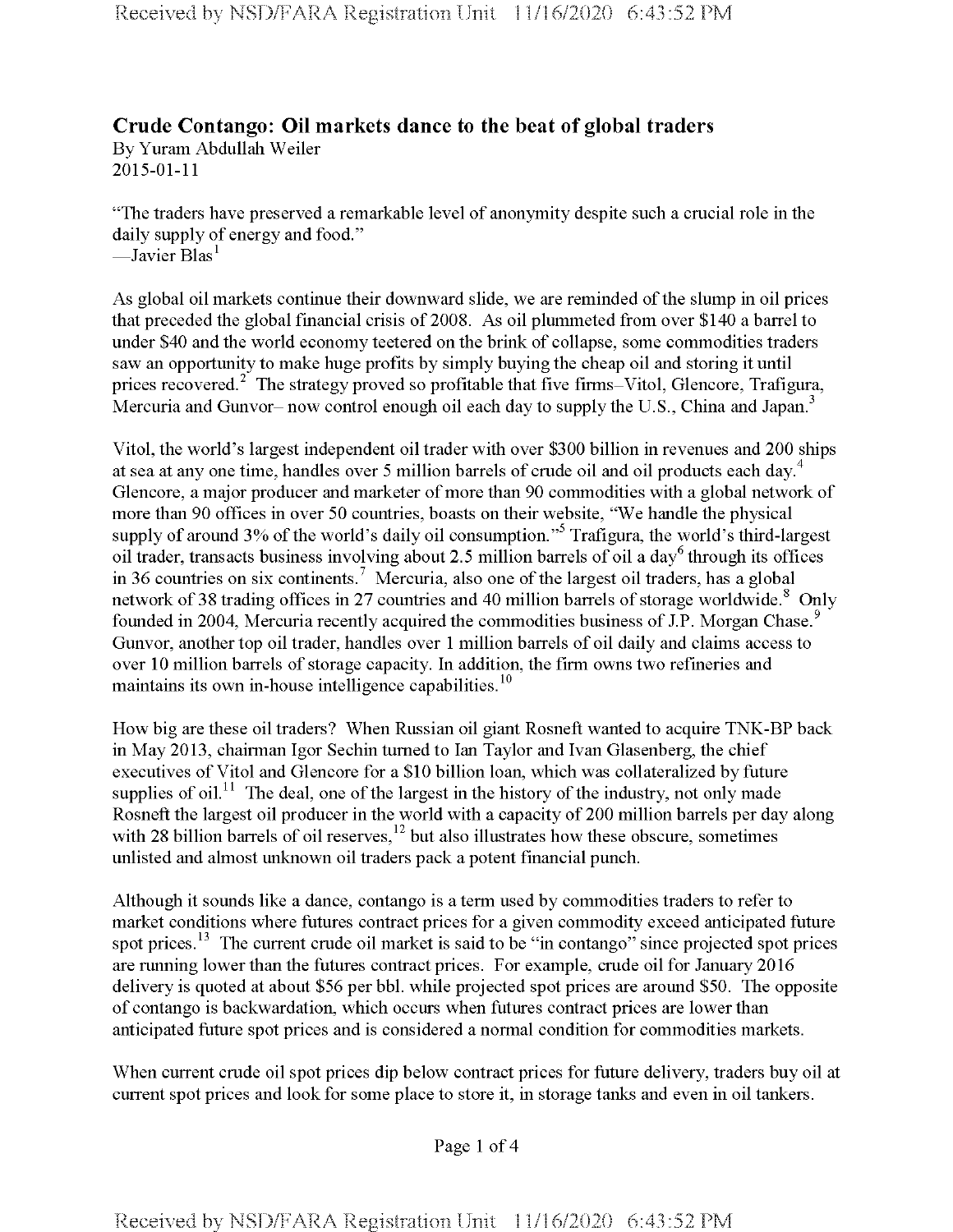Oil storage became extremely profitable during the global financial crisis of 2008 and 2009 with many investment firms—including Wall Street giants Morgan Stanley, Goldman Sachs and Citicorp—earning substantial profits by storing crude oil.<sup>14</sup>

One such place for storing crude is Cushing, Oklahoma in the central western U.S., an oil town with a population of 8,500 and massive oil storage tank farms covering 23 sq. kilometers (9 sq. miles). While its oil wells ran dry in the 1940s, Cushing became the global crossroads for crude when the New York Mercantile Exchange selected the town as the designated delivery point in futures contracts for light, sweet crude oil, the grade preferred by refiners for making gasoline.<sup>15</sup>

Up to ten percent of U.S. crude oil stocks are stored at Cushing, whose inventory levels are watched carefully by the oil traders for clues as to what is happening on world oil markets. Back in July 2008 when oil was \$143 a bbl. at the peak of the global financial crisis,<sup>16</sup> Cushing had about 15 million barrels of oil in storage. By the time oil prices dropped to almost \$30 a bbl. in December some 30 million barrels-double the amount just six months earlier-were in storage at Cushing,17 illustrating how traders amassed oil in hopes of higher future prices.

By the end of July 2014, Cushing inventories had dropped to below 18 million barrels with spot prices over \$100 a barrel. By January 2015, oil had dipped below \$50 a barrel and Cushing was once again storing over 30 million barrels for speculators hoping for higher prices. The inverse relationship between crude oil spot prices and inventories at Cushing, while not in strict lock step, can at least be seen from these figures.

With worldwide demand for crude oil down, oil tankers are idled and thus become attractive as storage facilities. Shell Oil itselfhas rented two tankers while oil traders Trafigura and Vitol have followed suit renting crude oil tankers for twelve-month periods for storage. Vitol, the world's largest energy trader, has leased the TI Oceania Ultra Large Crude Carrier, one of the largest supertankers in the world with a three million barrel capacity. So far, only about 15 million barrels of storage capacity has been rented. In comparison, in 2009 when oil markets were in contango, traders then had over 100 million barrels in storage in tankers. With so-called Very Large Crude Carrier (VLCC) tankers commanding less than \$40,000 per day rents,<sup>18</sup> a quick calculation shows that for a 3 million barrel capacity tanker, the added cost for storage is less than \$5 per barrel.

There has been much discussion over the issue of whether oil traders pose a "systemic risk" to the financial system, that is, whether these firms pose risks to the world's financial system analogous to banks, and therefore should be subject to regulation. According to former federal Reserve chairman Ben Bemanke, "Systemic risks are developments that threaten the stability of the financial system as a whole and consequently the broader economy, not just that of one or two institutions." While Trafigura downplays the potential threat, an examination of the widespread influence exercised by these firms over global energy distribution should be enough to convince most anyone that regulatory oversight is desperately needed.<sup>19</sup>

These oil trading behemoths, along with their partners in crime, namely Royal Dutch Shell, BP and Statoil, have already been accused by traders on the New York Mercantile Exchange of collusion to fix the Brent crude oil price benchmarks, which is used in about two-thirds of all

Page 2 of 4

Received by NSD/FARA Registration Unit 11/16/2020 6:43:52 PM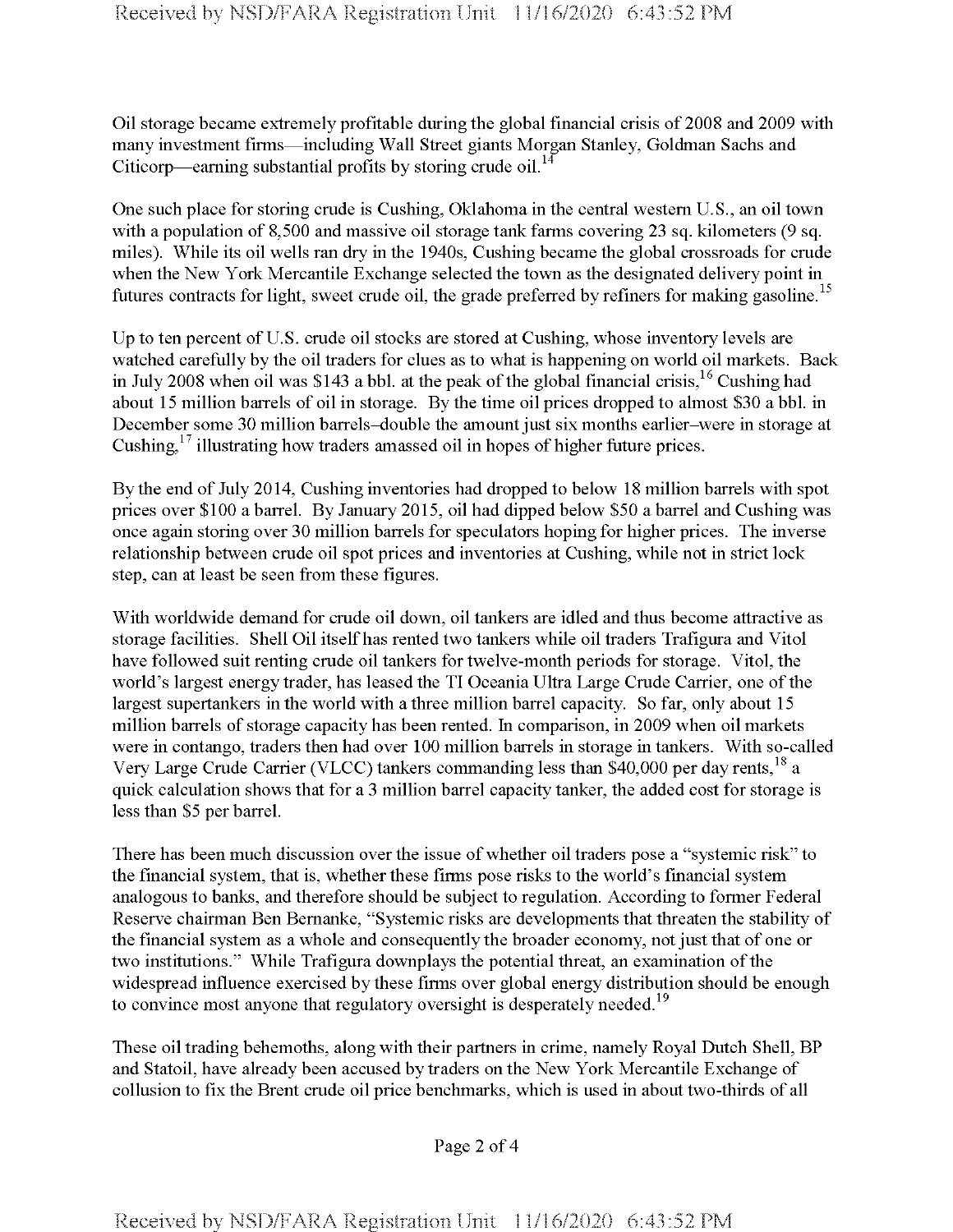international oil transactions and, of course, would influence profits on oil futures contracts.<sup>20</sup> The accusations were of sufficient gravity to prompt investigations by the European Commission, the Japanese Fair Trade Commission, the Korean Fair Trade Commission, the U.S. Commodity Futures Trading Commission, and U.S. Federal Trade Commission, but to date nothing substantial has occurred except that the U.S. Federal Trade Commission called offits inquiry last October, $^{21}$  which should come as no surprise.

One oil trader, Halis Bektas, has admitted that the manipulation of oil price benchmarks is quite easy since the traders are not required to report their transactions. If a trader has a contract to buy a hundred thousand barrels of oil pegged at the Brent crude oil benchmark price, he can sell a small amount of his oil assets, say one thousand barrels, at a price lower than the current benchmark and report that transaction. The reporting services will use the lower price of the sale in recalculating their benchmark price, resulting in a lower Brent benchmark and thus a lower purchase price for the hundred thousand barrels. The reverse of this process could be used to obtain an increased benchmark price for higher profits on a sale. $^{22}$ 

While it is true that commodity traders can provide a useful role in distributing scarce resources and alleviating shortages, the industry has become heavily financialized, thus shifting the focus from a human endeavor benefiting the masses to maximizing profits for the select few. Unfortunately, oil trading has become the domain of unscrupulous hedge fund managers, bloodsucking leaches like Andrew J. Hall, who in 2009 earned \$100 million from Citigroup, which received U.S. government bailout money<sup>23</sup> as millions of his fellow citizens lost their homes.

## Endnotes

6 Andy Hoffman, "Trafigura Gross Margin Widens After Oil, Coal Volumes Climb," *Bloomberg,* December 8, 2014, accessed January 10, 2015, http://www.bloomberg.com/news/2014-12-08/trafigura-gross-margin-improvesafter-oil-metals-volumes-climb.html.

<sup>11</sup> Javier Blas, ibid.

Page 3 of 4

<sup>1</sup> Javier Bias, "Commodities: Tougher times for trading titans," *Financial Times Limited,* April 14, 2013, accessed January 10, 2015, http://www.ft.com/cms/s/0/250af818-a1c1-11e2-8971-00144feabdc0.html#axzz3ORM8OrF3. 2 Matthew Philips, "Cheap Oil and Expensive Oil Tankers: This Is Contango," *Bloomberg Businessweek"*

September 17, 2014, accessed January 10, 2015, http://www.businessweek.com/articles/2014-09-17/what-iscontango-cheap-oil-makes-for-expensive-tankers.

Javier Blas, ibid.

<sup>&</sup>lt;sup>4</sup> "Key statistics for 2013," Vitol website, 2015, accessed January 10, 2015, http://www.vitol.com/about-us/keyfigures/.

 $5 \text{``Global Operations, ``Glencore website, 2015, accessed January 10, 2015, <http://www.glencore.com/global-1>$ operations/.

<sup>7</sup> "Oil & Petroleum Products," Trafigura website, no date, accessed January 10, 2015, http://www.trafigura.com/ourservices/oil-petroleum-products/.

<sup>8</sup> "Crude oil," Mercuria website, 2015, accessed January 10, 2015, http://www.mercuria.com/tradmg/cmde-oil.

<sup>&</sup>lt;sup>9</sup> "Mercuria Closes Acquisition of J.P. Morgan Chase Physical Commodities Business," Mercuria website, October 3, 2014, accessed January 10, 2015, http://www.mercuria.com/media-room/business-news/mercuria-closes-

acquisition-ip-morgan-chase-physical-commodities-business.

<sup>&</sup>lt;sup>10</sup> "Gunvor is one of the largest crude oil traders in the world, sourcing from more than 35 countries," Gunvor website, 2014, accessed January 10, 2015, http://gunvorgroup.com/trading/crude-oil/.

<sup>12</sup> "Rosneft finalizes TNK-BP deal, becomes world's largest oil producer," *Russia Today,* March 21, 2013, accessed January 10, 2015, http://rt.com/business/rosneft-finalize-tnk-bp-deal-largest-oil-producer-583/

<sup>&</sup>lt;sup>13</sup> "Contango," Wikipedia, last modified December, 16 2014, accessed January 10, 2015, http://en.wikipedia.org/wiki/Contango.